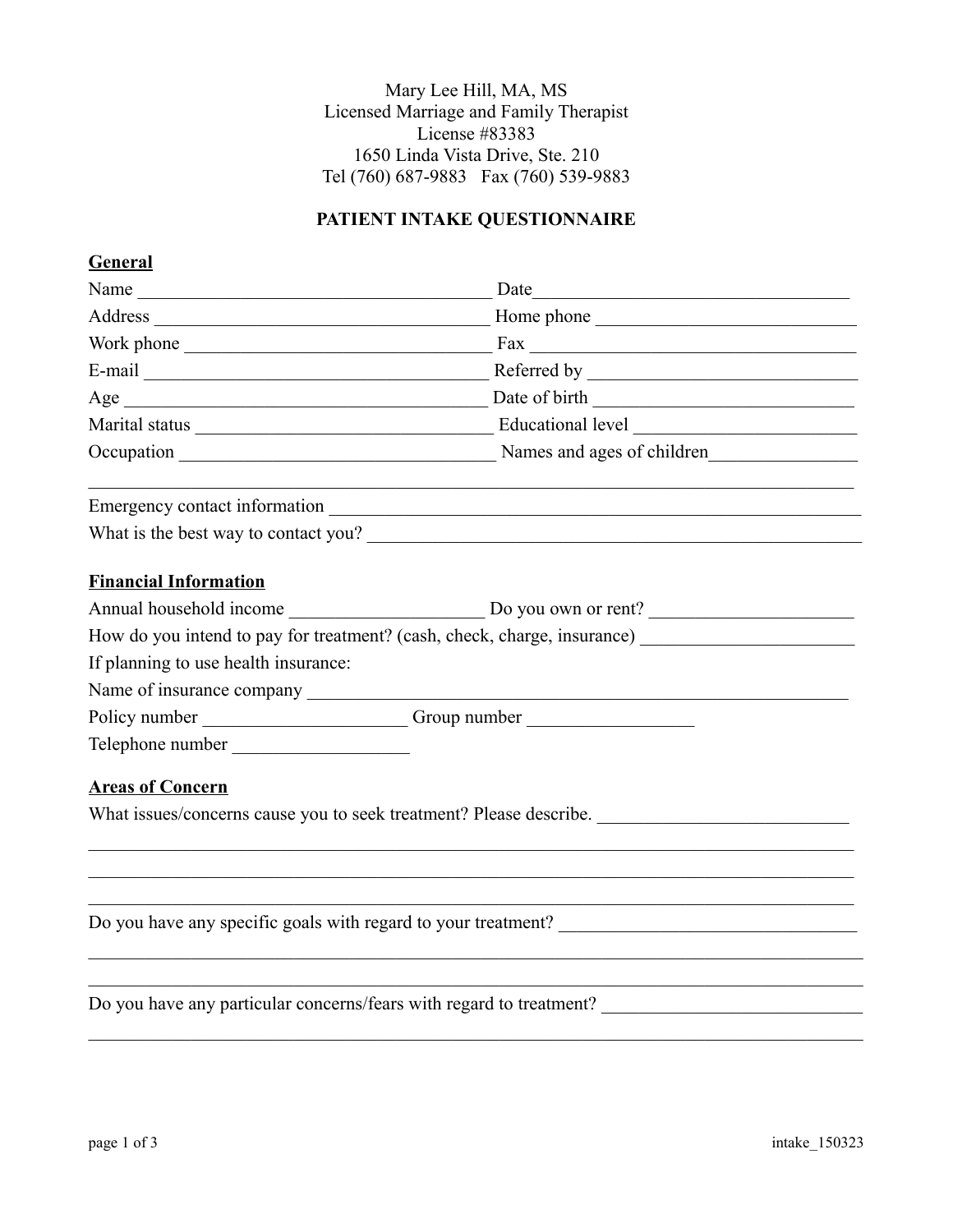### **Psychological History**

Have you ever received mental health treatment before? \_\_\_\_\_\_\_\_\_\_\_\_\_\_\_\_\_\_\_\_\_\_\_\_\_

When and for how long?

What was the focus of treatment?

Name of treating therapist(s), address(es), telephone number(s) \_\_\_\_\_\_\_\_\_\_\_\_\_\_\_\_\_\_\_\_\_\_\_\_\_\_\_\_\_\_\_

Have you ever been subjected to one or more psychological tests?

If so, by whom?

Name of person(s) administered psychological tests, address(es), telephone number(s)

 $\_$  , and the contribution of the contribution of the contribution of the contribution of  $\mathcal{L}_\text{max}$ 

 $\_$  , and the contribution of the contribution of the contribution of the contribution of  $\mathcal{L}_\text{max}$  $\_$  , and the contribution of the contribution of the contribution of the contribution of  $\mathcal{L}_\text{max}$ 

 $\_$  , and the contribution of the contribution of the contribution of the contribution of  $\mathcal{L}_\text{max}$  $\_$  , and the contribution of the contribution of the contribution of the contribution of  $\mathcal{L}_\text{max}$ 

 $\_$  , and the contribution of the contribution of the contribution of the contribution of  $\mathcal{L}_\text{max}$  $\mathcal{L}_\mathcal{L} = \{ \mathcal{L}_\mathcal{L} = \{ \mathcal{L}_\mathcal{L} = \{ \mathcal{L}_\mathcal{L} = \{ \mathcal{L}_\mathcal{L} = \{ \mathcal{L}_\mathcal{L} = \{ \mathcal{L}_\mathcal{L} = \{ \mathcal{L}_\mathcal{L} = \{ \mathcal{L}_\mathcal{L} = \{ \mathcal{L}_\mathcal{L} = \{ \mathcal{L}_\mathcal{L} = \{ \mathcal{L}_\mathcal{L} = \{ \mathcal{L}_\mathcal{L} = \{ \mathcal{L}_\mathcal{L} = \{ \mathcal{L}_\mathcal{$ 

 $\_$  , and the contribution of the contribution of the contribution of the contribution of  $\mathcal{L}_\text{max}$  $\_$  , and the contribution of the contribution of the contribution of the contribution of  $\mathcal{L}_\text{max}$  $\mathcal{L}_\mathcal{L} = \{ \mathcal{L}_\mathcal{L} = \{ \mathcal{L}_\mathcal{L} = \{ \mathcal{L}_\mathcal{L} = \{ \mathcal{L}_\mathcal{L} = \{ \mathcal{L}_\mathcal{L} = \{ \mathcal{L}_\mathcal{L} = \{ \mathcal{L}_\mathcal{L} = \{ \mathcal{L}_\mathcal{L} = \{ \mathcal{L}_\mathcal{L} = \{ \mathcal{L}_\mathcal{L} = \{ \mathcal{L}_\mathcal{L} = \{ \mathcal{L}_\mathcal{L} = \{ \mathcal{L}_\mathcal{L} = \{ \mathcal{L}_\mathcal{$ 

 $\_$  , and the contribution of the contribution of the contribution of the contribution of  $\mathcal{L}_\text{max}$  $\_$  , and the contribution of the contribution of the contribution of the contribution of  $\mathcal{L}_\text{max}$ 

Have you ever been hospitalized for mental or emotional problems?

When and for how long?

Why were you hospitalized?

Name of treating therapist, address, telephone number \_\_\_\_\_\_\_\_\_\_\_\_\_\_\_\_\_\_\_\_\_\_\_\_\_\_\_\_\_\_\_\_\_\_\_\_\_\_\_

Are you currently taking any prescription medications?

Prescribed by whom?

How long have you been on the medications?

Have you ever taken any medications for a mental or emotional condition?

When and for how long? \_\_\_\_\_\_\_\_\_\_\_\_\_\_\_\_\_\_\_\_\_\_\_\_\_\_\_\_\_\_\_\_\_\_\_\_\_\_\_\_\_\_\_\_\_\_\_\_\_\_\_\_\_\_\_\_\_\_\_\_\_\_

Have you ever attempted suicide? \_\_\_\_\_\_\_\_\_\_\_\_\_\_\_\_\_\_\_\_\_\_\_\_\_\_\_\_\_\_\_\_\_\_\_\_\_\_\_\_\_\_\_\_\_\_\_\_\_\_\_\_\_\_\_

When?

Describe the circumstances that led to that attempt.

Are you currently having any suicidal thoughts? Please describe \_\_\_\_\_\_\_\_\_\_\_\_\_\_\_\_\_\_\_\_\_\_\_\_\_\_\_\_\_\_\_

Please describe your childhood.

Were you ever subjected to verbal, physical, emotional, sexual abuse? Please describe.

Have you ever been a victim of a violent crime? Please describe \_\_\_\_\_\_\_\_\_\_\_\_\_\_\_\_\_\_\_\_\_\_\_\_\_\_\_\_\_\_\_